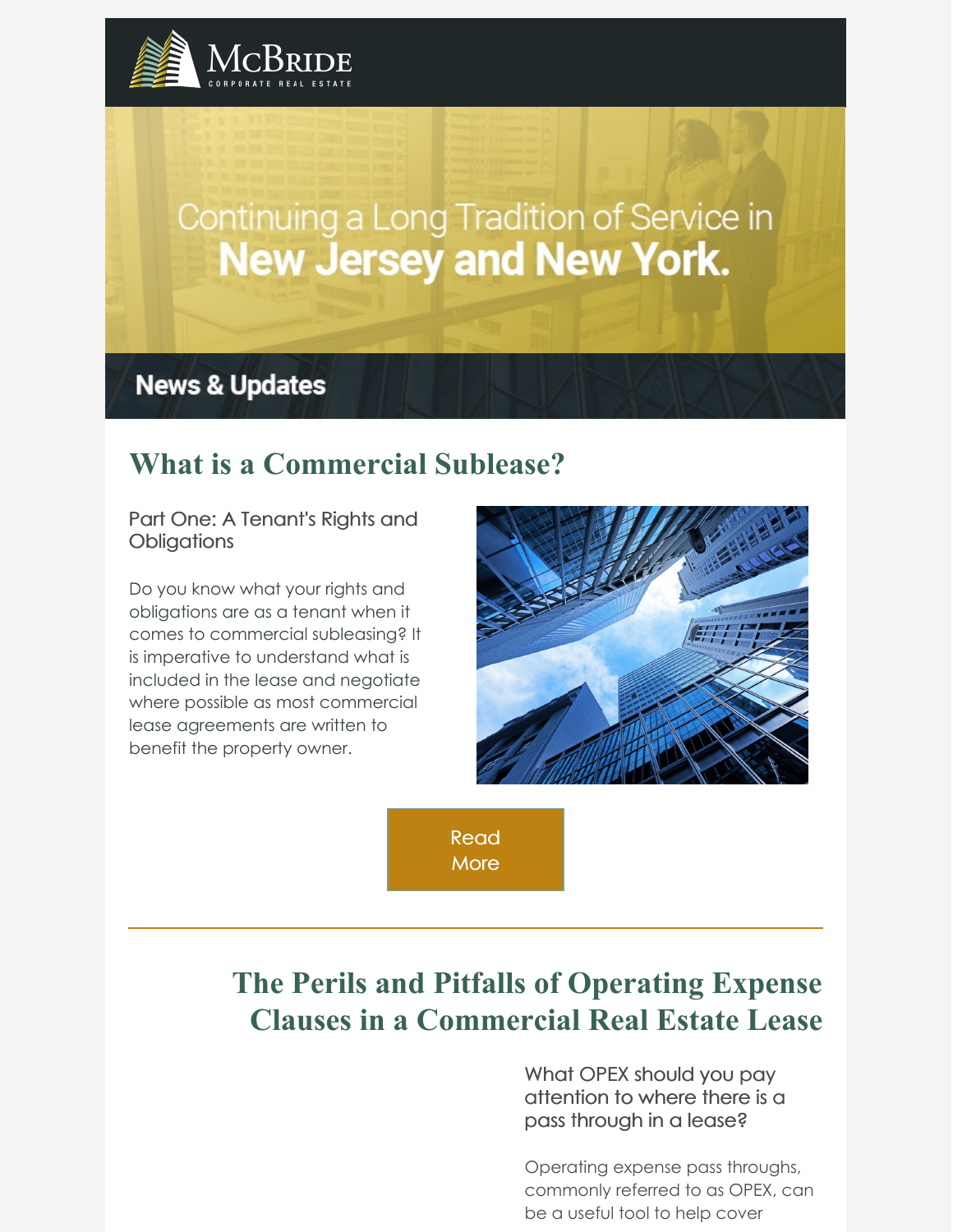

landlord expenses in financing the maintenance and operation of a commercial property. But there can be some challenges associated with a pass through in a lease – hence the title of this article.

[Read](https://www.mcbridecorpre.com/the-perils-and-pitfalls-of-operating-expense-clauses-in-a-commercial-real-estate-lease/) **More** 

# **Property Spotlights**

#### NEW TO MARKET!

#### 795 Fraklin Avenue Franklin Lakes, NJ

Office space is now available for lease on the first floor of this two-story corporate property! Amenities include gas heat, air conditioning, elevators, signage, and wheelchair accessibility.

## 240 W Passaic Maywood, NJ

Join other professional tenants in this free-standing, 2-story building. Two separate spaces are available. This building also has excellent highway convenience and a large parking lot.

## 1114 Goffle Rd Hawthorne, NJ

Are you a medical practitioner looking for a new space to treat your patients? With five built-out exam rooms and a dedicated X-ray space, this is the ideal property for a growing practice.